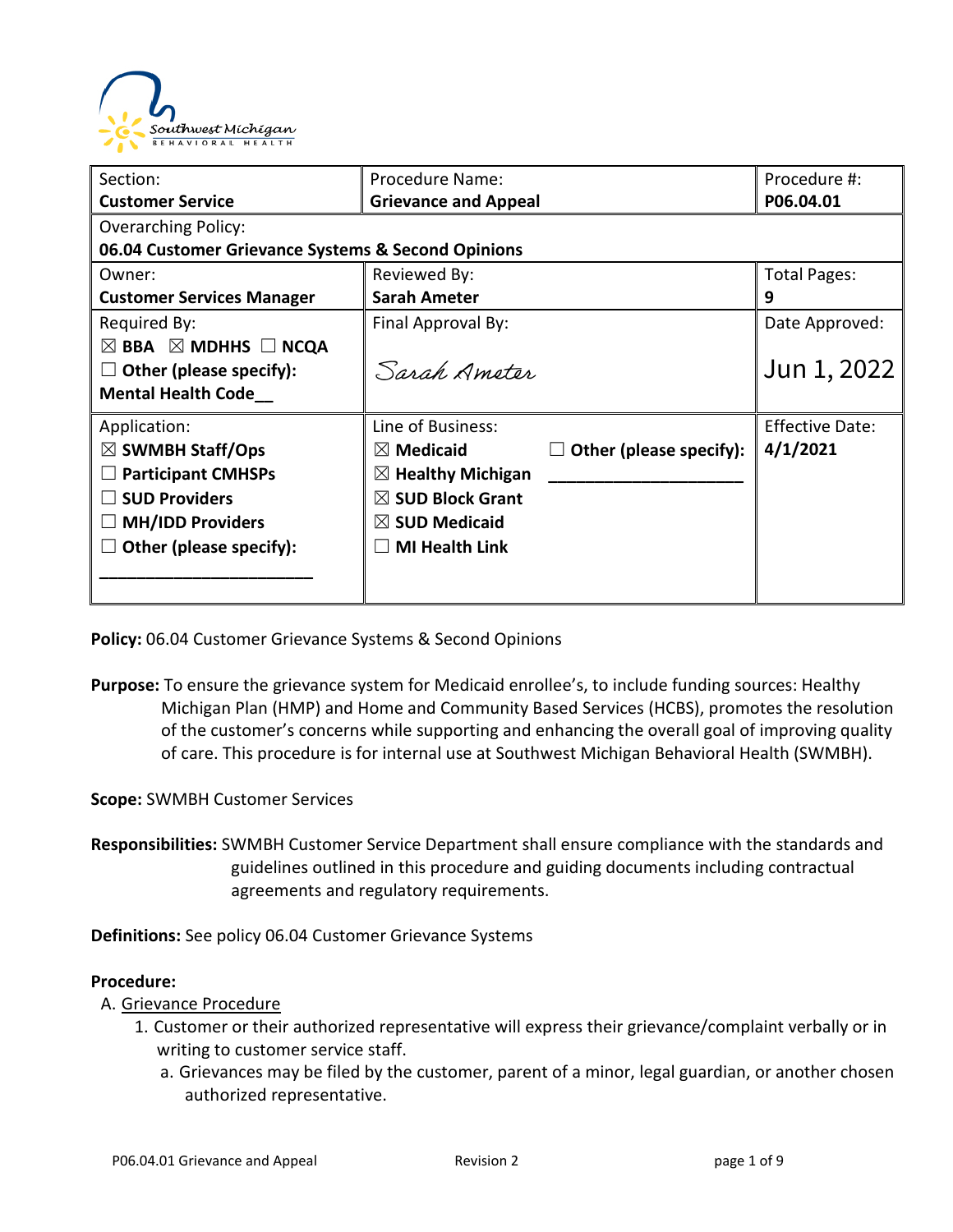

- i. If customer wishes to name a representative, customer service staff will send an appointment of representative form for the customer to complete and return.
- b. If customer wishes to communicate by email regarding their grievance, customer service staff will request a written statement to give permission for email communications.
- 2. Customer service staff will listen, support, and help problem-solve when a customer or authorized representative files a grievance. Customer service staff will ask questions to determine the desired resolution/outcome related to the grievance.
	- a. If customer or representative simply wants to notify customer service of a concern without any follow up or desired outcome, it is logged as an "Inquiry" for tracking purposes.
- 3. Customer service will facilitate language assistance, interpreter services, auxiliary aides, or other support to help the customer or representative understand and complete the grievance process.
- 4. Customer service will inform the customer or representative of the right to present information or evidence verbally or in writing related to the grievance. They can argue their case and will be told the timeframe they have to do so.
- 5. Customer service will consult with clinical team if needed to determine if the grievance will be filed using the standard timeframe or if the request needs an expedited resolution.
- 6. Customer service will document the grievance. Grievance documentation will be kept separate from the customer's clinical record in order to protect their privacy during the investigation.
	- a. If the grievance was received in writing, the document will be saved to the customer's grievance record.
- 7. Customer service will acknowledge receipt of the grievance verbally or in writing.
	- a. If acknowledging in writing, the Grievance Acknowledgment will include:
		- i. Name of the member for whom the grievance was filed.
		- ii. The date the grievance was received.
		- iii. A general description of the grievance.
		- iv. A description of the timeframe for resolving the grievance
	- b. If acknowledged verbally, customer service staff will summarize the request back to the caller to ensure that their request and desired outcome is documented correctly. Customer staff will document any verbal acknowledgement in the grievance record.
- 8. Customer service will begin investigating the grievance, including any aspects of clinical care involved, by contacting individuals related to the grievance. This may include, but is not limited to: facility or staff involved in the grievance, supervisory staff at facility, provider network, utilization management department, compliance department, etc.
- 9. Customer service will document contacts and updates to the investigation in the grievance record.
- 10. Customer service will ensure that individuals making decisions on grievances:
	- a. Were not involved in any previous level of review or decision-making, nor a subordinate of any such individual;
	- b. When deciding a Grievance that involves either (i) clinical issues, or (ii) denial of expedited resolution of an appeal, are individual(s) who have the appropriate clinical expertise, as determined by the State, in treating the customer's condition or disease.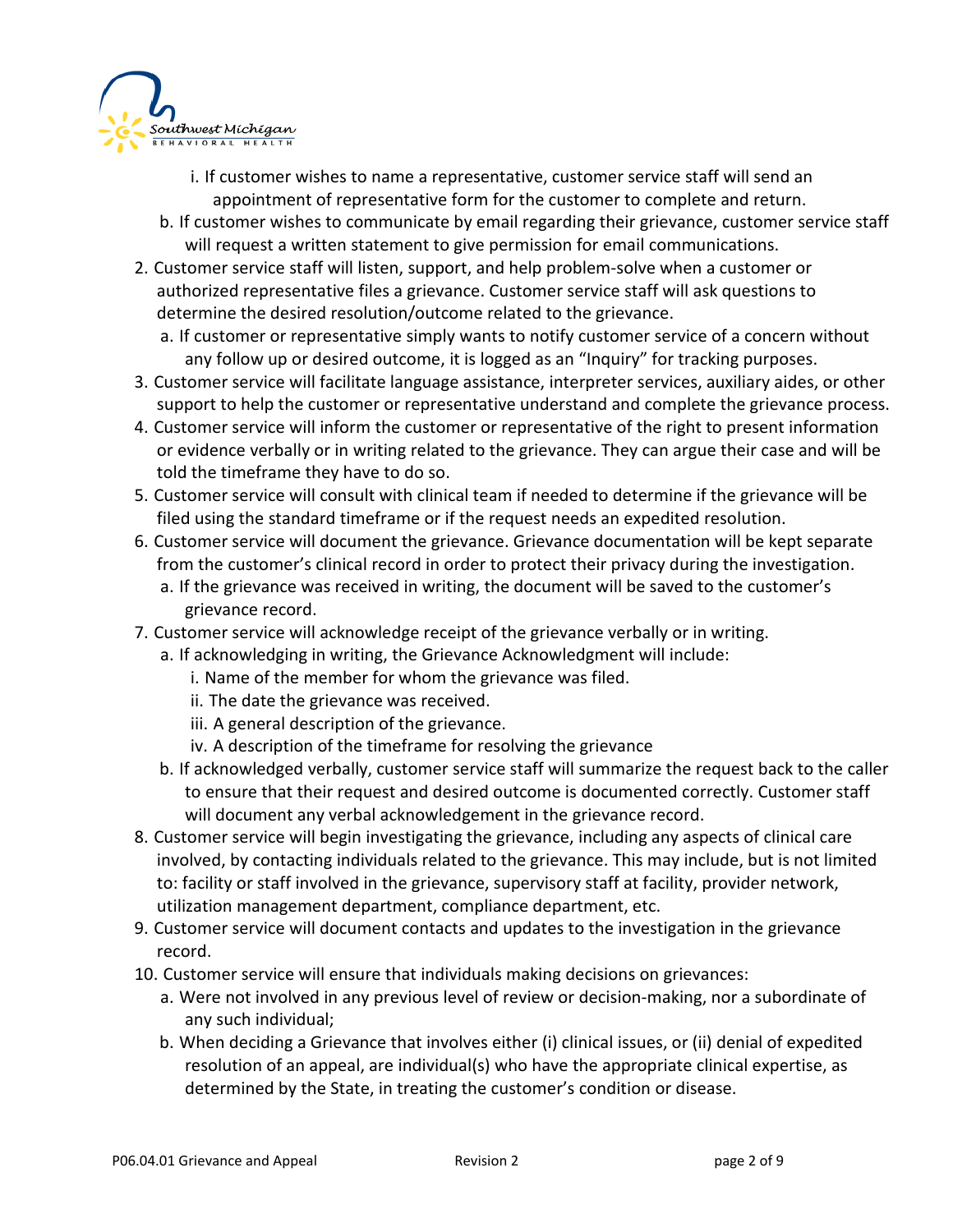

- c. Take into account all comments, documents, records, and other information submitted by the Enrollee or their representative without regard to whether such information was submitted or considered previously.
- 11. If the grievance requires corrective action, customer service will work with appropriate senior leadership to implement the corrective action where appropriate within the agency or contracted providers.
- 12. Customer service will resolve the grievance within the prescribed timeframes for resolution. If an extension is warranted, based on SWMBH policy "Customer Grievance Systems & Second Opinions", customer service will give prompt verbal notice and written notice of the reason for delay within 2 days.
	- a. Customer service would resolve the grievance as quickly as the customer's health condition requires and no later than the date the extension expires.
- 13. Upon completion of the investigation, customer service will complete the following steps to finalize the grievance.
	- a. Attempt to verbally inform the customer or representative of the results.
	- b. Complete the remaining fields in the grievance record, including steps taken, review meetings held, outcome, etc.
	- c. Provide a written grievance resolution letter that includes:
		- i. Results of the grievance process.
		- ii. The date the grievance process was concluded.
		- iii. The right for a Medicaid customer to file a State Fair Hearing if the grievance was not resolved within the prescribed timeframes and instructions on how to access the State Fair Hearing process if it applies.

## B. Appeal Procedure

- 1. Customer or their authorized representative will request an appeal verbally or in writing to customer service staff.
	- a. Appeals may be filed by the customer, parent of a minor, legal guardian, or another chosen authorized representative.
		- i. If customer wishes to name a representative, customer service staff will send an appointment of representative form for the customer to complete and return.
	- b. If customer wishes to communicate by email regarding their appeal, customer service staff will request a written statement to give permission for email communications.
- 2. If the appeal is filed verbally, customer service will inform the customer or representative of the need for a written/signed statement to confirm the request for appeal and the date that it must be received by in order for the appeal to be processed.
- 3. Customer service staff will listen, support, and help problem-solve when a customer or authorized representative files an appeal. Customer service staff will ask questions to determine the desired resolution/outcome related to the appeal.
- 4. Customer service will facilitate language assistance, interpreter services, auxiliary aides, or other support to help the customer or representative understand and complete the appeal process.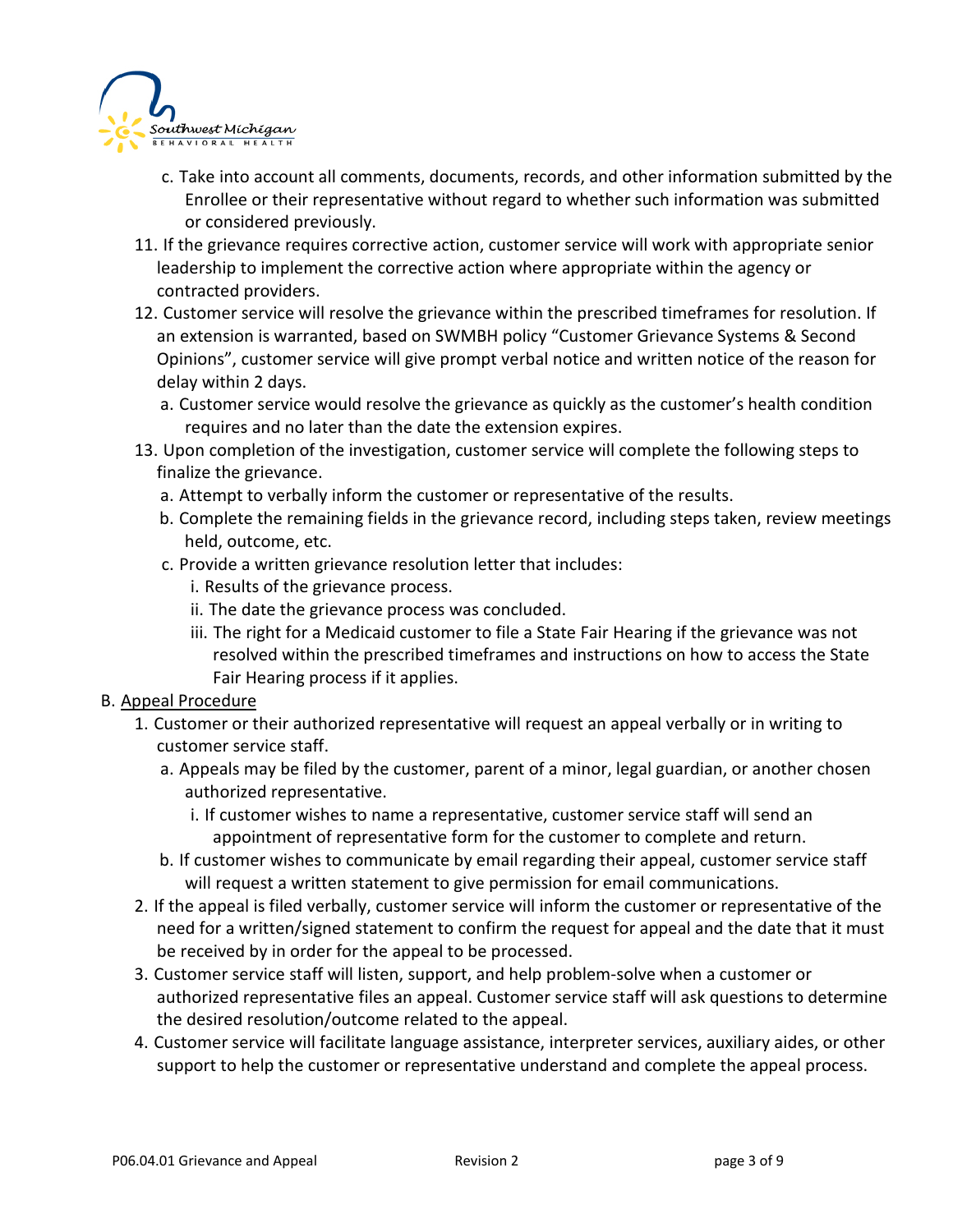

- 5. Customer service will inform the customer or representative of the right to present information or evidence verbally or in writing related to the appeal. They can argue their case and will be told the timeframe they have to do so.
	- a. Customer service staff will also inform the customer or representative of their right to request a copy of the case file and criteria used in the original decision free of charge.
- 6. Customer service will evaluate and determine if the appeal will be filed using the standard or expedited timeframe based on the information provided and the criteria and timeframes detailed in SWMBH policy "Customer Grievance Systems & Second Opinions". Customer service will consult with clinical team if necessary to determine need for expedited resolution.
	- a. If an expedited appeal is requested and denied, customer service will make efforts to verbally inform the customer or representative of the denial promptly, provide written notice of the denial of an expedited resolution timeframe, and transfer the appeal process to the standard timeframe.
- 7. Customer service will determine if the appeal is eligible for continuation of benefits during the review based on criteria detailed in SWMBH policy "Customer Grievance Systems & Second Opinions". If deemed eligible, customer service will coordinate with agency staff to continue services while the review is pending.
- 8. Customer service will document the appeal. Appeal documentation will be kept separate from the customer's clinical record in order to protect their privacy during the investigation.
	- a. If the appeal was received in writing, the document will be saved in the customer's appeal record.
- 9. Customer service will acknowledge receipt of the appeal.
	- a. If acknowledging in writing, the Appeal Acknowledgment will include:
		- i. Name of the member for whom the appeal was filed.
		- ii. The date the appeal was received.
		- iii. A general description of the appeal.
		- iv. A description of the timeframe for resolving the appeal.
	- b. If acknowledged verbally, customer service staff will summarize the request back to the caller to ensure that their request and desired outcome is documented correctly. Customer staff will document any verbal acknowledgement in the appeal record.
- 10. Customer service will gather information for the appeal review. This may include but is not limited to: clinical documentation used to make the original decision, medical necessity or other criteria used, and information provided by the member or representative for review.
- 11. Customer service will document contacts and updates to the investigation in the appeal record.
- 12. Customer service will ensure that individuals making decisions on appeals:
	- a. Were not involved in any previous level of review or decision-making, nor a subordinate of any such individual;
	- b. When deciding an Appeal that involves either (i) clinical issues, or (ii) denial of based on lack of medical necessity, are individual(s) who have the appropriate clinical expertise, as determined by the State, in treating the customer's condition or disease.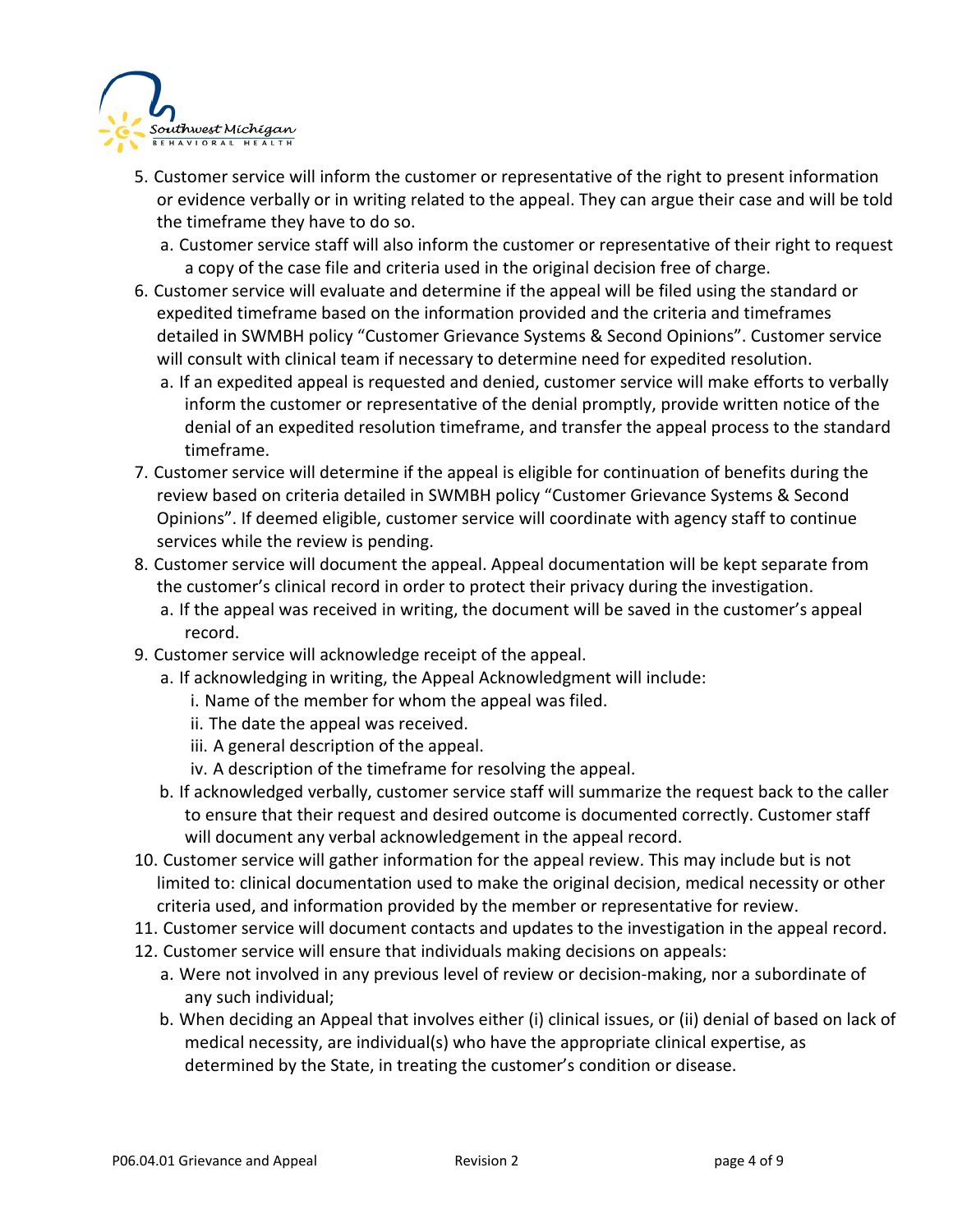

- c. Take into account all comments, documents, records, and other information submitted by the Enrollee or their representative without regard to whether such information was submitted or considered in the initial Adverse Benefit Determination.
- 13. If an internal agency reviewer cannot be identified using the above criteria, customer service will coordinate with an external agency to identify an appropriate individual to conduct the review. Customer service will provide all relevant appeal documentation to the identified reviewer.
- 14. Customer service will resolve the appeal within the prescribed timeframes for resolution. If an extension is warranted, based on SWMBH policy "Customer Grievance Systems & Second Opinions", customer service will give prompt verbal notice of the delay and written notice of the reason for delay within 2 days.
	- a. Customer service would resolve the appeal as quickly as the customer's health condition requires and no later than the date the extension expires.
	- b. Customer service would notify the customer of their right to file a grievance about the extension of the timeframe.
- 15. Upon completion of the investigation, customer service will complete the following steps to finalize the appeal.
	- a. Attempt to verbally inform the customer or representative of the results.
	- b. Complete the remaining fields in the appeal record, including the outcome, date of review(s), name of reviewer, etc.
	- c. Provide a written appeal resolution letter that includes:
		- i. Results of the appeal.
		- ii. The date the appeal process was completed.
	- d. When the appeal is not resolved wholly in favor of the customer, the resolution must also include notice of the customer's:
		- i. Right for a Medicaid customer to request a State Fair Hearing and how to do so;
		- ii. Right to request benefits while a State Fair Hearing is pending, if requested, and how to make that request; and
		- iii. Potential liability of the cost of those benefits if the hearing decision upholds the Adverse Benefit Determination action.
- C. Medicaid State Fair Hearing Procedure
	- 1. Customer service is notified of request for hearing by the Michigan Office of Administrative Hearings and Rules (MOAHR).
		- a. If the case is not within the SWMBH region, customer service staff will respond to MOAHR with a written statement to this effect.
		- b. If there was no local appeal, customer service will respond in writing to MOAHR with this information.
			- i. Customer service will attempt to call the customer or representative to explain that the process for asking for a hearing was not followed.
			- ii. Customer service will also send a written letter to the customer or representative explaining that the process was not followed and will forward a copy of this letter to MOAHR.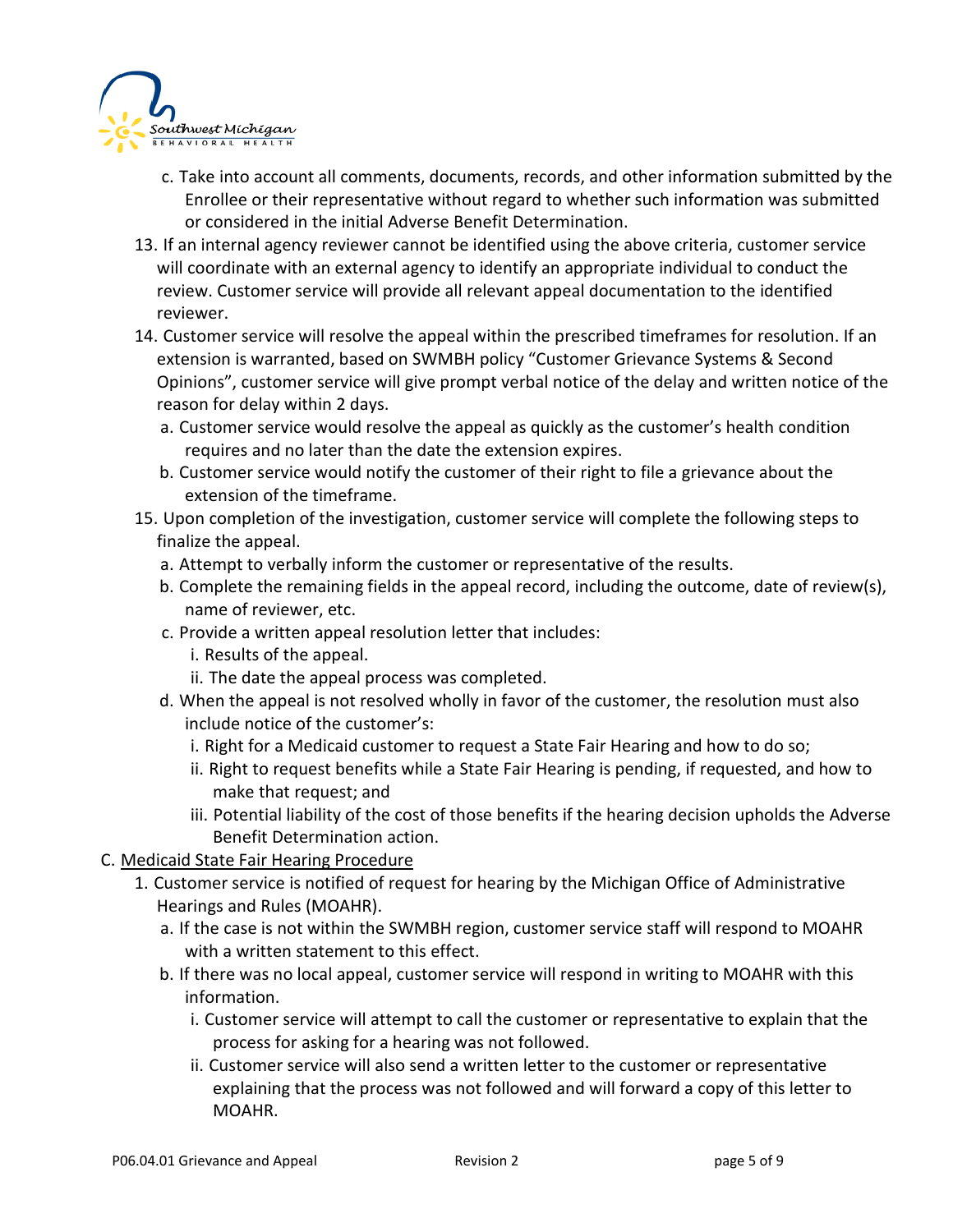

- c. Information formally supplied to MOAHR must be on SWMBH letterhead and signed by SWMBH staff prior to submission.
- 2. Customer service will determine if the fair hearing is eligible for continuation of benefits during the review based on criteria detailed in SWMBH policy "Customer Grievance Systems & Second Opinions". If deemed eligible, customer service will coordinate with agency staff to continue services while the fair hearing is pending.
- 3. Customer service will facilitate language assistance, interpreter services, auxiliary aides, or other support to help the customer or representative understand and complete the fair hearing process.
- 4. Customer service will document the fair hearing. Fair Hearing documentation will be kept separate from the customer's clinical record in order to protect their privacy during the review.
- 5. Customer service will document contacts and updates in the fair hearing record.
- 6. Customer service will contact the identified Community Mental Health (CMH) agency to request clinical documentation from the local appeal.
- 7. Customer service will contact the member or representative to continue the investigation.
	- a. Customer service will inform them of the right to submit information or documents to be included in the case review prior to the hearing.
	- b. If customer wishes to communicate by email regarding their appeal, customer service staff will request a written statement to give permission for email communications.
	- c. Customer service will determine with member or representative if any accommodations are required for the hearing (interpretation, accessible conference space, etc.) and coordinate these as needed.
- 8. Customer service will determine if legal counsel is needed for consultation or facilitation of the hearing and if so, will coordinate with them during the process.
- 9. Customer service will coordinate with clinical team to facilitate case file review prior to the hearing if needed.
	- a. Customer service will assist with obtaining any additional records for review, which may include coordinating access to the local CMH or provider clinical files.
	- b. Clinical reviewer completes the review and provides the results to customer service for inclusion in the hearing packet.
- 10. Customer service will receive a "Notice of Hearing" from MOAHR with the date/time/location of the hearing.
	- a. Customer service will ensure that all mandatory parties are notified (customer or representative, SWMBH staff, CMH staff, and/or legal counsel).
	- b. Customer service will ensure that a conference space is booked at the local CMH based on the location detailed on the Notice of Hearing.
	- c. Customer Service will ensure that a conference phone line is booked for the hearing time.
- 11. Customer service will coordinate with the CMH and customer to resolve issues prior to the hearing when possible.
- 12. If legal counsel is involved as the facilitator, the SWMBH clinical review and other relevant documents need to be supplied to legal counsel at least **9** days before the schedule hearing.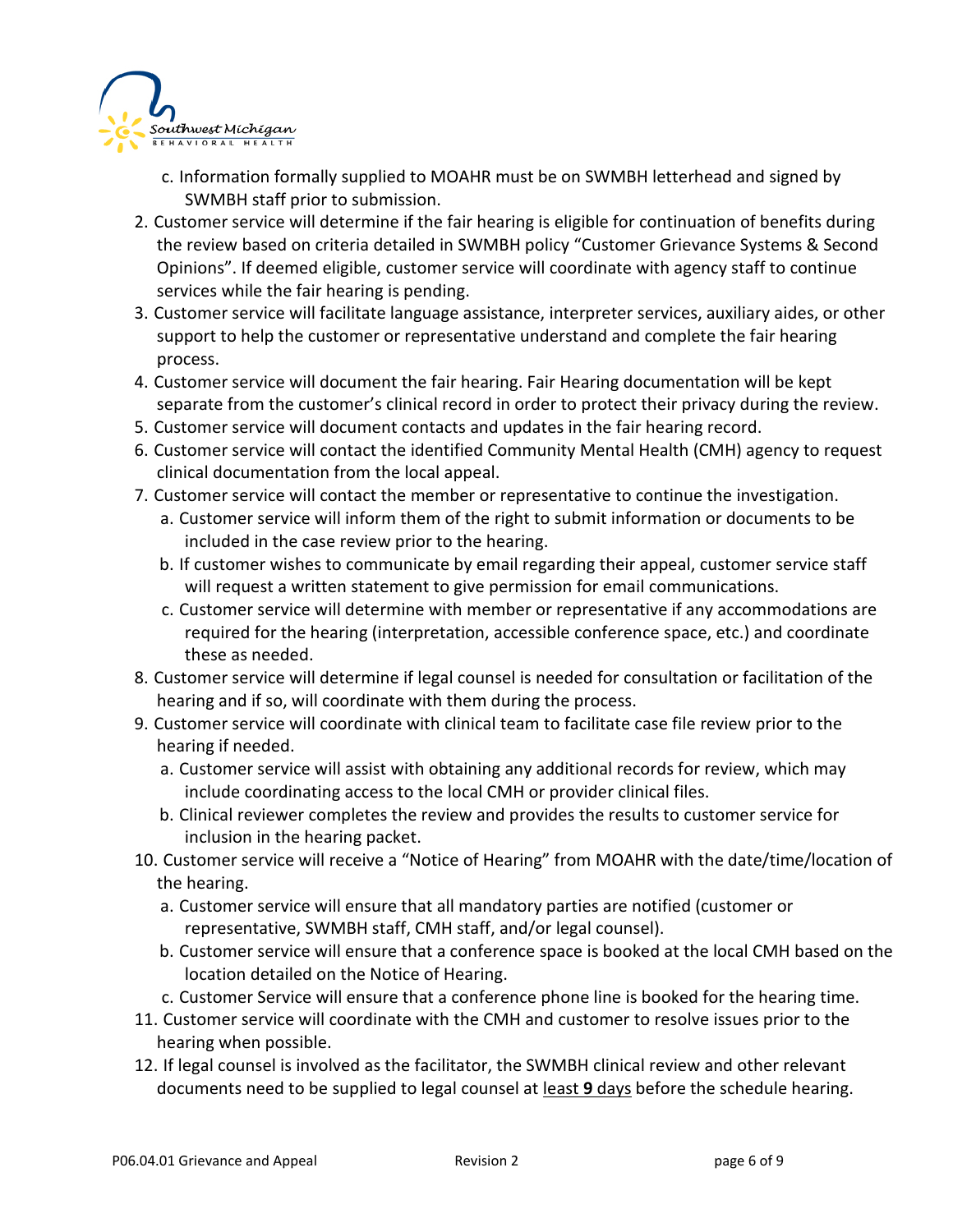

- 13. If customer service is facilitating, customer service staff need to complete a Hearing Summary with any attached proofs.
	- a. The hearing summary and proofs must be sent to MOAHR at least **7** days before the scheduled hearing.
	- b. A copy must also be sent to the customer or representative, post marked at least **7** days before the scheduled hearing.
- 14. If an agreement is reached before the hearing date, the customer or representative may WITHDRAW from the hearing.
	- a. Customer service may assist or pre-fill portions of the withdrawal request form if needed to help the customer or representative.
	- b. The request for withdrawal must be in writing, signed, and sent to MOAHR prior to the hearing.
	- c. If SWMBH does not receive a notice of Withdrawal from MOAHR prior to the hearing, the hearing will be attended by customer service staff and any others deemed necessary.
- 15. If a PRE-HEARING CONFERENCE is needed, customer service or legal counsel (if involved) will submit a motion for pre-hearing conference. Pre-hearings are used to address jurisdiction or policy matters prior to the hearing.
	- a. The request for pre-hearing conference must be sent to both MOAHR and the customer or representative.
- 16. When a final order from the hearing is received, customer service will save the order to the fair hearing file and notify legal counsel or other involved parties of the decision to implement.
	- a. If an ORDER OF DISMISSAL/WITHDRAWAL, customer service staff will offer to connect the customer back with their CMH for follow up and planning. Customer service staff will notify the CMH that any continuation of benefits may be stopped.
	- b. If a DECISION AND ORDER: AFFIRMED, customer service staff will offer to connect the customer back with their CMH for follow up and planning. Customer service staff will notify the CMH that any continuation of benefits may be stopped.
	- c. If a DECISION AND ORDER: REVERSED, customer service will:
		- i. Coordinate with the customer and CMH to reverse the adverse action and reinstate services (if needed) within 72 hours of receiving the order.
		- ii. Complete and return to MOAHR the ORDER CERTIFICATION form within **10** days of receiving the hearing decision along with proof from the CMH that the action was reversed.
		- iii. Bring the decision and order to the attention of senior leadership for follow up with any corrective action, policy updates, etc. if deemed appropriate.
- 17. Customer service will complete remaining fields in the hearing record, documenting the outcome, date of the order, etc.

**Effectiveness Criteria:** Effectiveness of this procedure will be measured by complete documentation and timely processing of customer grievances, appeals, and fair hearings.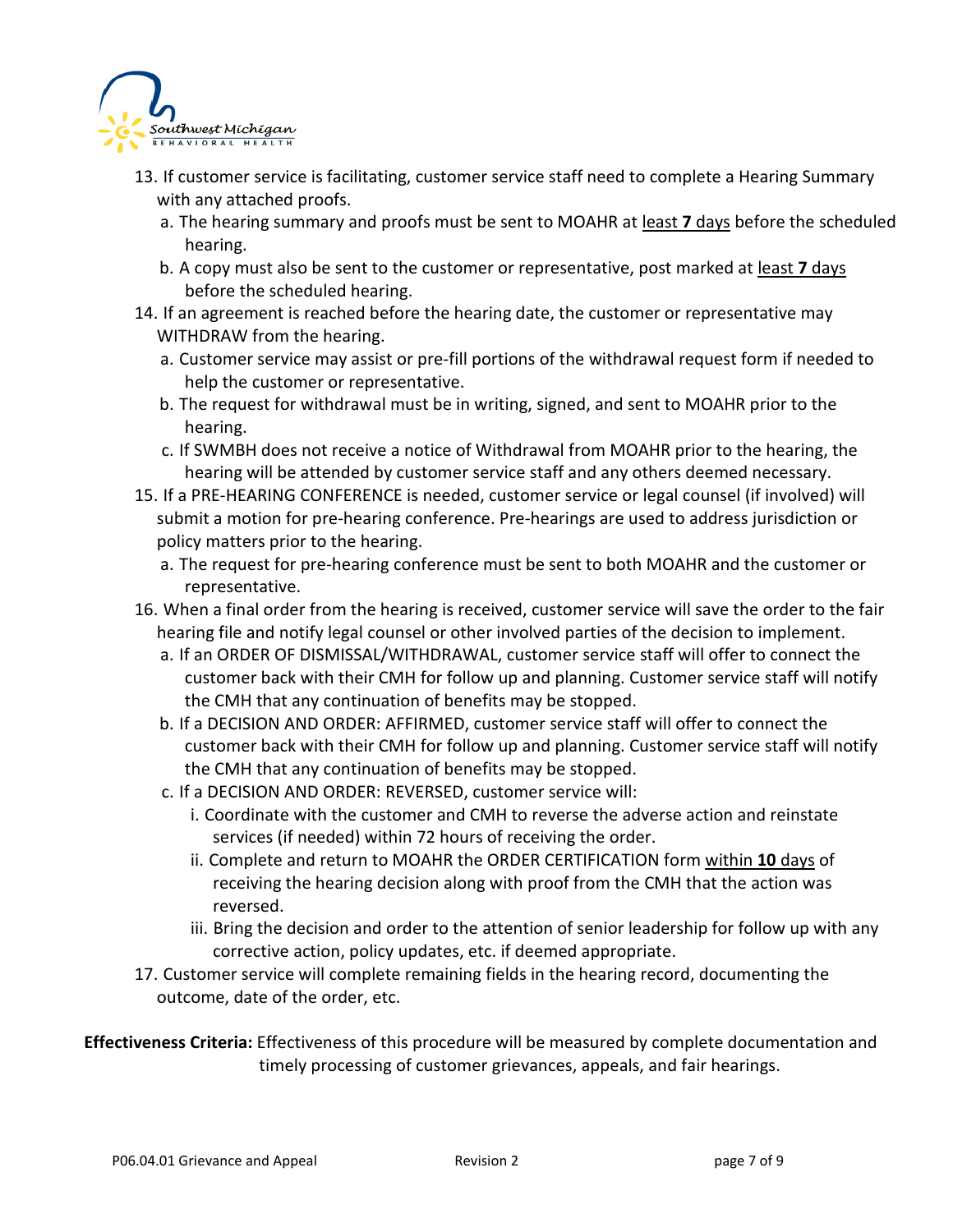

**References:** None

**Attachments:** None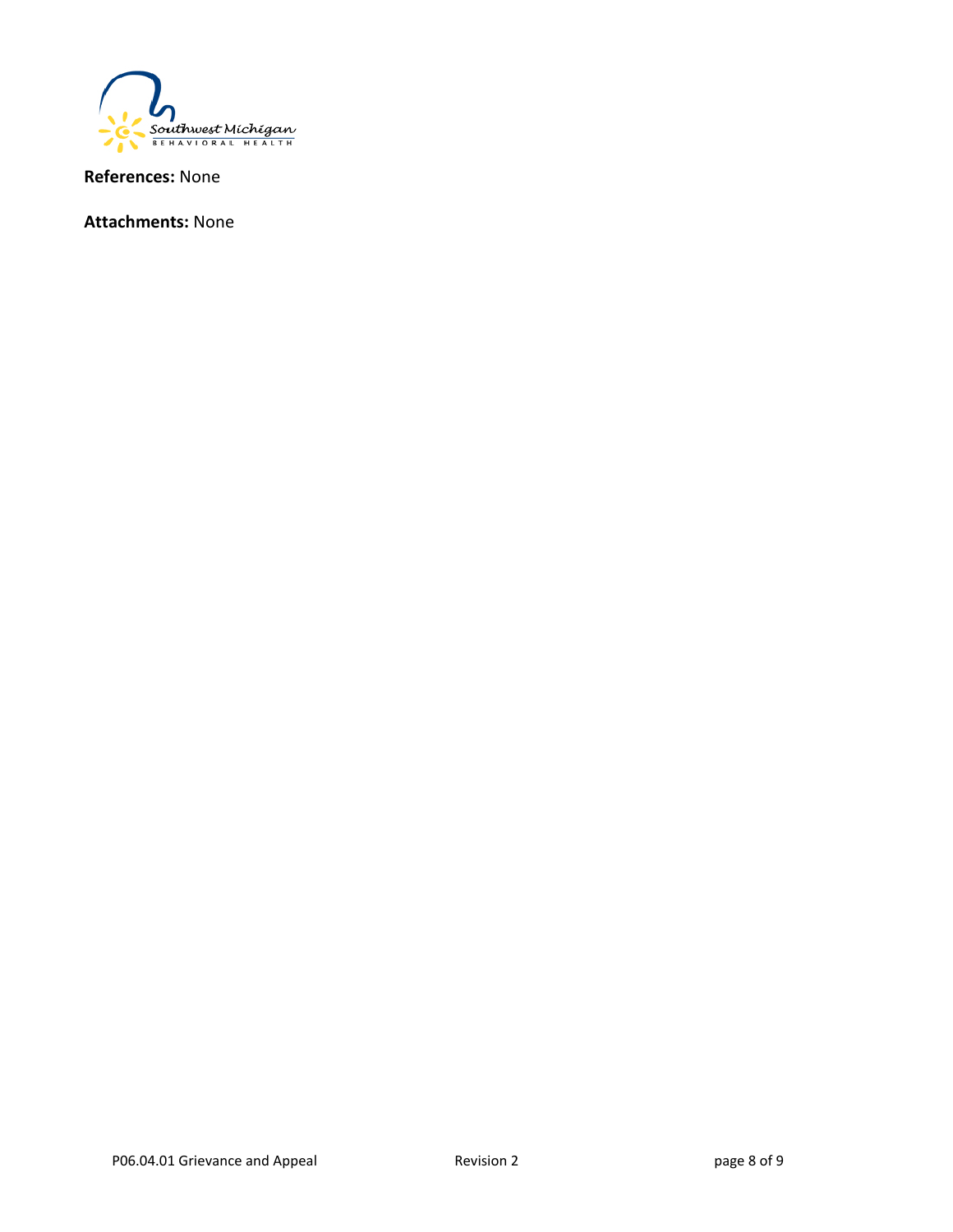

# **Revision History**

| Revision<br>#  | <b>Revision</b><br><b>Date</b> | <b>Revision Location</b> | <b>Revision Summary</b>                                                            | <b>Revisor</b>       |
|----------------|--------------------------------|--------------------------|------------------------------------------------------------------------------------|----------------------|
| Initial        | 7/1/2020                       |                          | New procedure                                                                      | H. Woods             |
| $\mathbf{1}$   | 6/25/21                        | Procedure: A7iv; B9iv    | Clarifying language to<br>include for written<br>acknowledgments                   | <b>Heather Woods</b> |
| $\overline{2}$ | 5/19/22                        | Procedure: A5 and B6     | Add: consult with clinical<br>team to determine need for<br>expedited resolutions. | <b>Heather Woods</b> |
|                |                                |                          |                                                                                    |                      |
|                |                                |                          |                                                                                    |                      |
|                |                                |                          |                                                                                    |                      |
|                |                                |                          |                                                                                    |                      |
|                |                                |                          |                                                                                    |                      |
|                |                                |                          |                                                                                    |                      |
|                |                                |                          |                                                                                    |                      |
|                |                                |                          |                                                                                    |                      |
|                |                                |                          |                                                                                    |                      |
|                |                                |                          |                                                                                    |                      |
|                |                                |                          |                                                                                    |                      |
|                |                                |                          |                                                                                    |                      |
|                |                                |                          |                                                                                    |                      |
|                |                                |                          |                                                                                    |                      |
|                |                                |                          |                                                                                    |                      |
|                |                                |                          |                                                                                    |                      |
|                |                                |                          |                                                                                    |                      |
|                |                                |                          |                                                                                    |                      |